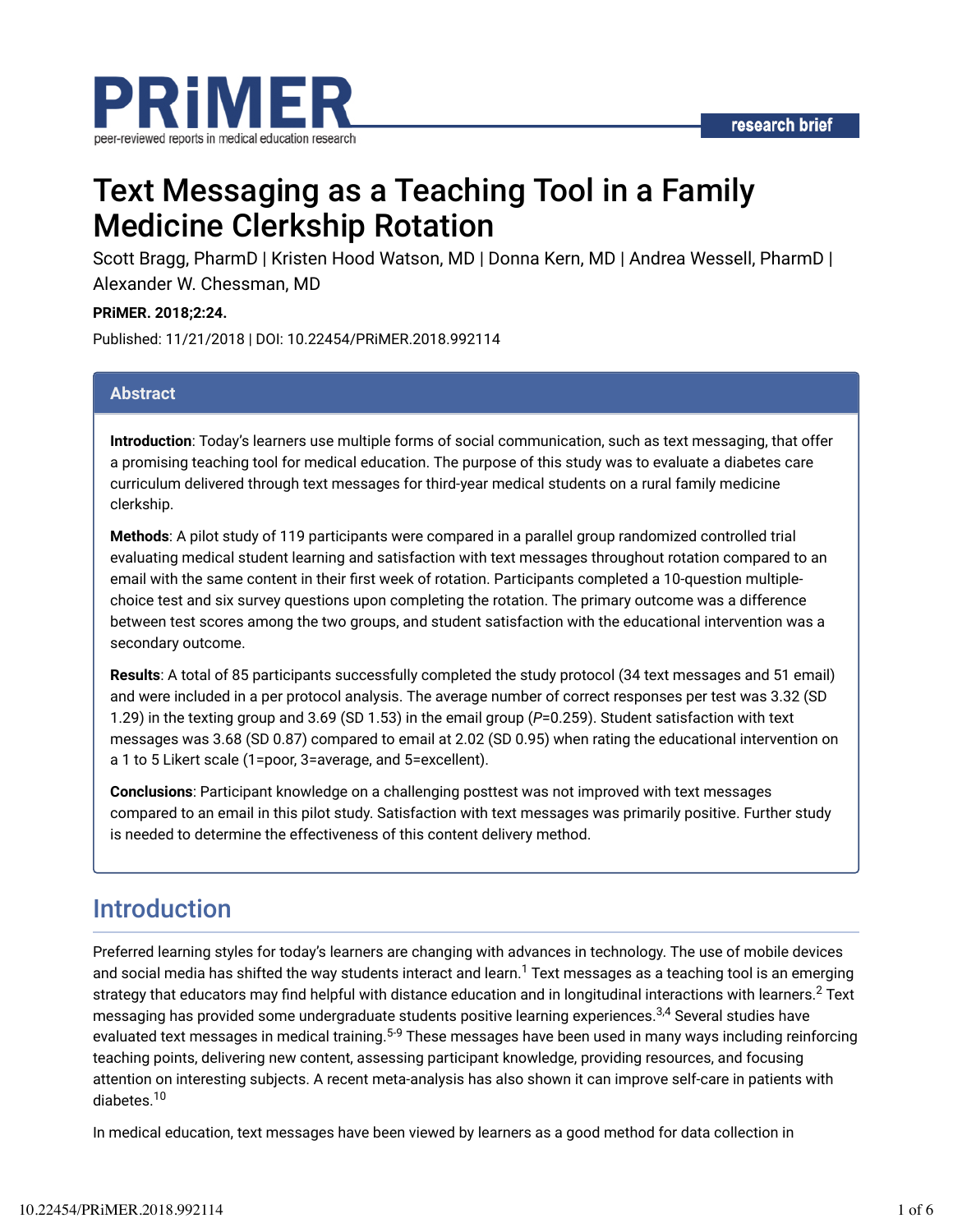research, $^{11}$  and weekly text alerts have been shown to increase compliance with reading assignments. $^{12}$  Studies on text messaging in medical education have shown mixed results, with some showing improved learning satisfaction, self-perceived learning, or learning based on posttests,<sup>5,6,9</sup> while others have shown no benefit on improved learning comparing pre- and posttests. $^{7,8}$  Our study was designed to compare learning with text messages and emails in a focused curriculum on diabetes management.

## **Methods**

Our third-year medical students complete a 6-week rural clerkship throughout South Carolina. Before starting on rotation, students participate in a 2-day orientation, which includes a 2-hour diabetes management workshop to review diabetes goals of care, discuss medication management, and practice testing blood glucose.

During the 2015-2016 academic year, students were recruited to a parallel group randomized controlled trial comparing 15 text messages sent throughout rotation to an email with the same content sent during the first week of rotation. Allocation concealment was enforced with sequentially numbered, opaque, sealed envelopes prior to randomization. All participants were encouraged to respond to the messages to support active learning and discussion (Figure 1). To assess knowledge and learner satisfaction, participants completed a 10-question posttest and a six-question survey at the end of rotation (Figure 2).

The primary outcome was a comparison of test scores between the two groups on the 10-question posttest. All questions were evenly weighted with a maximum possible score of 10. Learner satisfaction was a secondary outcome from the six-question survey with Likert scale questions and one open-response question. A secondary safety outcome evaluated scores on two diabetes questions from the fmCASES National Exam. Results were excluded from the analysis if a posttest was not completed or participants failed to receive an intervention.

A power analysis showed at least 12 participants from each group were needed to detect a 25% difference in correctly answered test questions assuming 80% power and an α level of 0.05. The overall number of correct answers were compared with an independent *t*-test. The answers to each question, correct versus incorrect, were also assessed individually with  $\chi^2$  analyses. All statistics were performed in IBM SPSS, version 24. Themes were grouped and analyzed from survey questions to assess learner satisfaction. The Medical University of South Carolina Institutional Review Board approved this study via an expedited review process.

## **Results**

A total of 119 students were randomized (66 texting and 53 email), but data from 34 participants was excluded from analysis. The per protocol analysis included 34 texting group participants and 51 email group participants. Fewer participants in the texting group were able to participate because of cell phone reception issues (n=13) and failure to sign up to receive messages (n=15). No posttest was completed by four participants in the texting group and two participants in the email group.

The average number of correct answers was 3.32 (SD 1.29) in the texting group and 3.69 (SD 1.53) in the email group. The maximum number of correct answers out of 10 was 7. A higher percentage of participants who answered six or more questions correctly received the email intervention 9.8% (n=5) vs the texting intervention 2.9%  $(n=1)$  although this wasn't statistically significant  $(P=0.259)$ ; Table 1). Individual question analysis showed statistical significance in only one question looking at application of quidelines on statin dosing. While no participants answered this question correctly from the texting group, 11.8% answered it correctly in the email group ( $\chi^2$  [1, N=85]=4.304, *P*=0.038; Table 2).

Student satisfaction with text messages was higher at 3.68 (SD 0.87) compared to email at 2.02 (SD 0.95) when rating the educational interventions. These results come from the primary survey question that asked participants to rank the intervention they were randomized to on a 1 to 5 Likert scale with 1=poor, 3=average, and 5=excellent (Figure 2). When asked "Do you think text messages offer quality learning opportunities?" 94% in the texting group answered "yes" vs 90% in the email group. No differences were seen on the fmCASES National Exam, with a high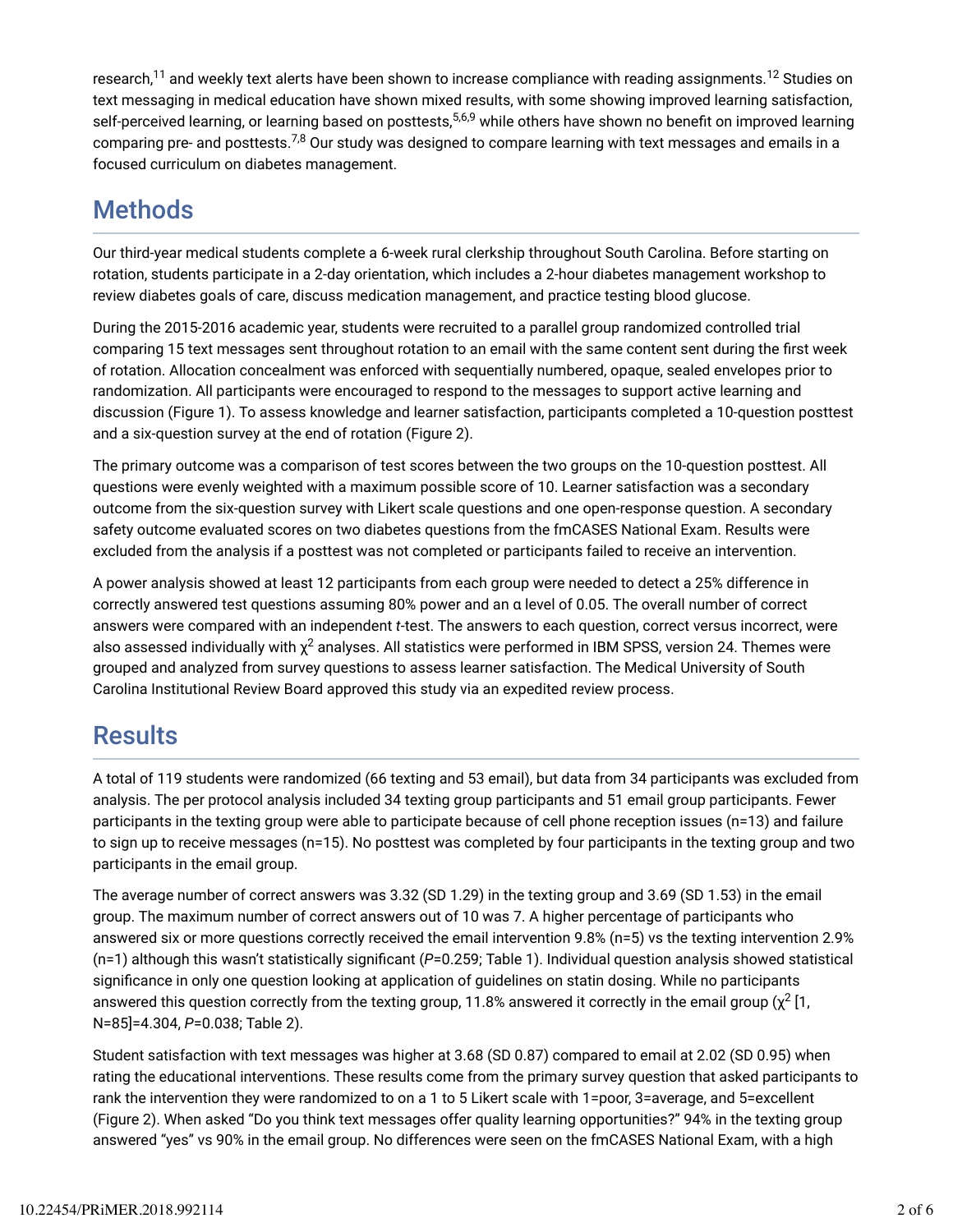proportion of correct answers in each group.

Analysis of open-ended responses from the text messaging group on how text messages could be more effective revealed mixed results, most commonly related to the timing of the text messages and their content. The suggestions for timing varied, but generally recommended sending messages earlier in the day. Participants suggested formatting the text messages either as high-yield facts or requesting questions that they could answer. No students randomized to the email group responded to the email with comments or questions on the content. Approximately 75% of the text messaging group regularly texted back responses.

## **Conclusions**

There was no difference in aggregate test scores for third-year medical students on diabetes management questions between groups. Only one individual question showed statistically significant differences in favor of the email group. This question and several others were likely too difficult because they were set up as complex multiplechoice questions, and resulted in a low number of correct responses. However, on average learners liked interacting with text messages more than an email in this study. A majority of respondents from both groups believed that text messages offered benefits as an educational strategy.

Text messaging provides an opportunity to engage learners remotely as evidenced by the high response rate from the text messaging group. About half of the responses to questions were correct, and the other half presented teachable moments. Even completely correct responses provided opportunities for positive feedback and additional learning tips. The ability to deliver quick, personalized feedback was viewed positively by the investigators.

Several confounding variables may have contributed to our results. The exam was possibly too difficult, with average correct scores of only 3.32 and 3.69, out of 10, in our two groups. Technical challenges with having participants not sign up for text messages or having cell phone reception issues led to many students being unable to engage with our intervention. It was unclear if participants in either group caused cross-contamination of our data by forwarding on messages to other participants. Moreover, while multiple-choice questions may represent a convenient and repeatable measure of learning, they may not reflect true competence in providing quality patient care.<sup>13</sup> Lastly, email messages were sent out only in the beginning of rotation rather than spaced out over 5 weeks like the text messages because of limitations in prescheduling emails.

A text messaging curriculum likely needs to be adapted to the learner. Many participants receiving text messages wanted them to be sent at different times. Technical challenges occurred with limited cell phone service for some students and many participants not signing up for text messages. There also is a possibility that neither strategy affected student learning because no pretest was given to assess baseline knowledge and a control group receiving no intervention was not included. Results from this pilot study are being used to improve teaching methods and redesign assessment questions.

## Tables and Figures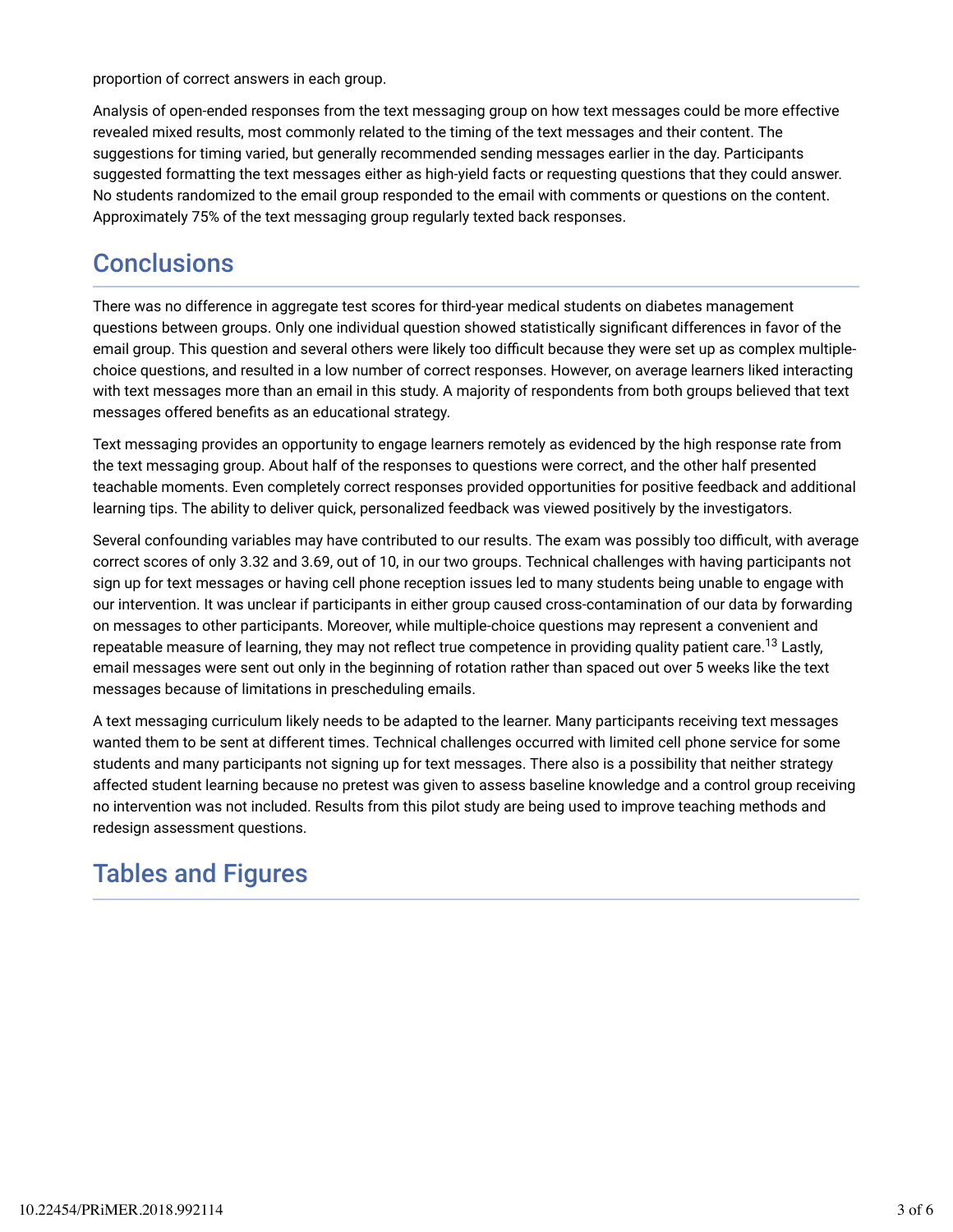### Figure 1: Examples of Two Text Messages and Resulting Conversations

#### **Text Messages:**

1) Please conduct a DM foot exam on 1 of your patients & look at their meds for neuropathy causes. Did they have pinprick sensation? Any meds causing neuropathy?

2) To adjust insulin, increase by 10-20% of the total daily dose for high sugars & decrease by 20-40% (depends on severity) for low sugars

#### Responses to Text Message Example 1:

They did have full sensation and no I couldn't find any

- Good job checking! Did they take metformin? That's a possible cause b/c metformin may cause vit B12 deficiency

They had decreased sensation in their lateral foot. Saw metformin may contribute. Testing a B12 level - Sorry to hear that, but strong work. If low start with oral B12 1000 mcg/day vs. IM 1000 mcg/monthly

#### **Response to Text Message Example 2:**

How often can these types of changes be made?

– Typically wait at least 3 days with increases but every 1–2 weeks maybe easier. Change daily for severe lows depending on the patient

#### Figure 2: Examples of Two Posttest Questions and the Primary Survey Question

Test Questions (correct responses in bold):

1) Which diabetes medication is most commonly associated with peripheral neuropathies?

- \* Metformin
- · Glipizide
- Pioglitazone (Actos)
- Exenatide (Byetta, Bydureon)

2) A patient was taking Metformin 1000 mg twice daily in addition to NPH 70/30 20 units in the morning and 20 units in the evening. She recently started a new diet and exercise plan and has lost 25 pounds. In the past week, she reports waking up several nights feeling anxious and hungry. At that time, her finger sticks have revealed a glucose in the 50s. What directions would you give this natient?

- Eat a snack before going to bed<br>• \* Decrease evening insulin to 15 units and keep a snack at the bedside
- Decrease evening dose of Metformin to 500 mg
- Stop insulin and add glipizide 10 mg twice daily

#### **Primary Survey Question:**

How would you rate the educational intervention you were randomized to?

- $\cdot$  Poor
- $\cdot$  Fair
- Average
- Good
- Excellent

Note: Correct test responses are shown in bold and indicated by an asterisk (\*).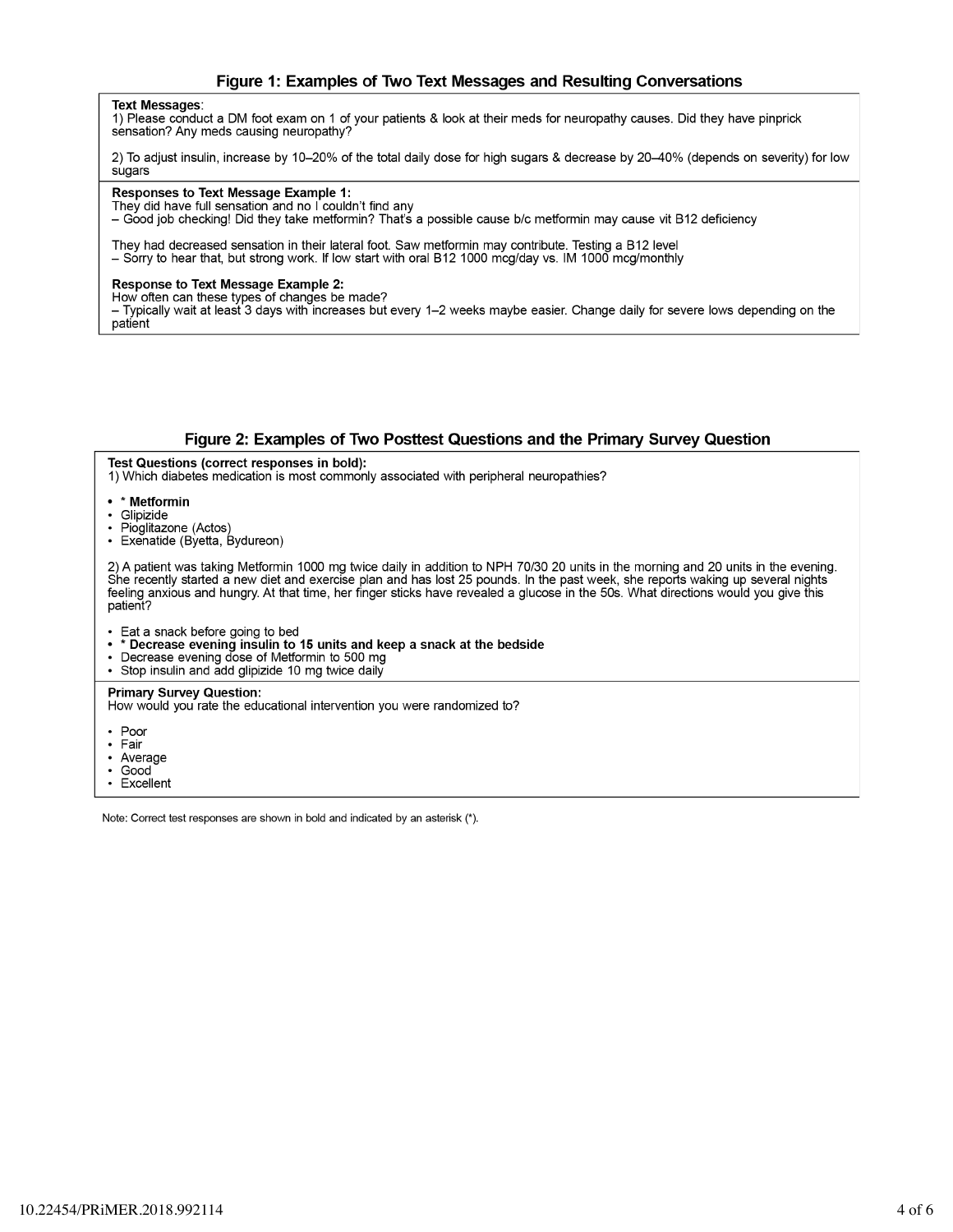| <b>Number of Correct</b><br><b>Answers Out of 10</b> |            | Text n=34, Cumulative | Email n=51, Cumulative |       |  |  |  |  |
|------------------------------------------------------|------------|-----------------------|------------------------|-------|--|--|--|--|
| 0                                                    | $1(2.9\%)$ | 100%                  | $0(0\%)$               | 100%  |  |  |  |  |
|                                                      | $2(5.9\%)$ | 97.1%                 | $3(5.9\%)$             | 100%  |  |  |  |  |
| 2                                                    | 4 (11.8%)  | 91.2%                 | 9(17.6%)               | 94.1% |  |  |  |  |
| 3                                                    | 10 (29.4%) | 79.4%                 | 13 (25.5%)             | 76.5% |  |  |  |  |
| 4                                                    | 14 (41.2%) | 50%                   | 10 (19.6%)             | 51%   |  |  |  |  |
| 5                                                    | $2(5.9\%)$ | 8.8%                  | 11 (21.6%)             | 31.4% |  |  |  |  |
| 6                                                    | $0(0\%)$   | 2.9%                  | $2(3.9\%)$             | 9.8%  |  |  |  |  |
|                                                      | $1(2.9\%)$ | 2.9%                  | $3(5.9\%)$             | 5.9%  |  |  |  |  |

## Table 1: Frequency of Correct Answers Based on the Delivery Method

Text (M=3.323, SD=1.296) or email (M=3.686, SD=1.529), t(83)=-1.137, P=0.259.

| <b>Questions</b> | <b>Text</b>    |                  | -<br><b>Email</b> |                  |                                        |
|------------------|----------------|------------------|-------------------|------------------|----------------------------------------|
|                  | <b>Correct</b> | <b>Incorrect</b> | <b>Correct</b>    | <b>Incorrect</b> | $\chi^2$                               |
|                  | 5 (14.7%)      | 29 (85.3%)       | 15 (29.4%)        | 36 (70.6%)       | $\chi^2$ (1, N = 85) = 2.452, P= 0.117 |
| 2                | 9(26.5%)       | 25 (73.5%)       | 17 (33.3%)        | 34 (66.7%)       | $\chi^2$ (1, N = 85) = 0.453, P= 0.501 |
| 3                | 0 (0%)         | 34 (100%)        | 6 (11.8%)         | 45 (88.2%)       | $\chi^2$ (1, N = 85) =4.304, P=0.038   |
| 4                | 20 (58.8%)     | 14 (41.2%)       | 33 (64.7%)        | 18 (35.3%)       | $\chi^2$ (1, N = 85) = 0.301, P= 0.583 |
| 5                | 15 (44.1%)     | 19 (55.9%)       | 17 (33.3%)        | 34 (66.7%)       | $\chi^2$ (1, N = 85) = 1.011, P=0.315  |
| 6                | 7 (20.6%)      | 27 (79.4%)       | 9(17.6%)          | 42 (82.4%)       | $\chi^2$ (1, N = 85) = 0.115, P= 0.734 |
| $\overline{7}$   | 12 (35.5%)     | 22 (64.7%)       | 18 (35.3%)        | 33 (64.7%)       | $\chi^2$ (1, N = 85) = 0.000, P= 1.000 |
| 8                | 5(14.7%)       | 29 (85.3%)       | 13 (25.5%)        | 38 (74.5%)       | $\chi^2$ (1, N = 85) = 1.421, P=0.233  |
| 9                | 27 (79.4%)     | 7 (20.6%)        | 41 (80.4%)        | 10 (19.6%)       | $\chi^2$ (1, N = 85) = 0.012, P= 0.912 |
| 10               | 13 (38.2%)     | 21 (61.8%)       | 19 (37.3%)        | 32 (62.7%)       | $\chi^2$ (1, N = 85) = 0.008, P= 0.927 |

### Table 2: Comparison of Correct vs Incorrect Answers for Each **Individual Question Based on Delivery Method**

A significant difference was detected in question three, presented in bold.

## Acknowledgments

The researchers thank Marti Sturdevant, Sarah McIntyre, Jennifer Gavin, Jessica Bright, Justin Wilson, Sarah Fisher, and Carole Berini for their significant efforts with research coordination, statistical analyses, and data collection with this study.

**Financial Support**: The South Carolina Clinical and Translational Research (SCTR) Institute provided voucher funds of \$1,000 to help fund participant remuneration for this pilot study.

Portions of this article content were previously presented:

- Bragg S, Watson KH, Chessman A. Teaching to Text: Preliminary Results and Tutorial. 2016 Society of Teachers of Family Medicine Annual Spring Conference. April 30-May 4, 2016, Minneapolis, MN.
- Bragg S, Watson KH. Getting the Message Across: Teaching Diabetes Management Through Text Messages. 2015 STFM Annual Spring Conference. April 25-29, 2015. Orlando, FL.